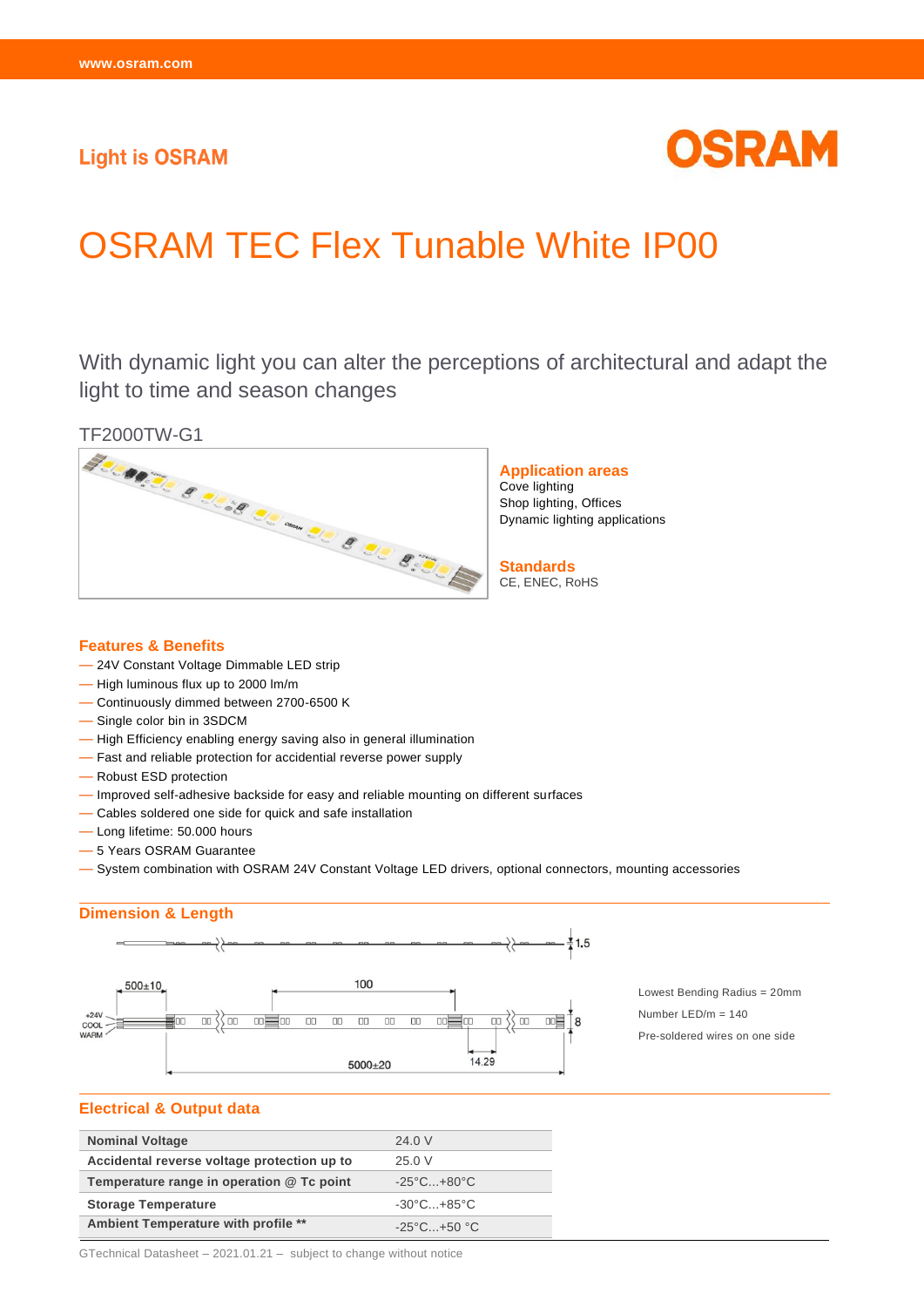### **Technical data**

| <b>Dimmable</b>                         | Pulse width modulation (PWM)                                    |
|-----------------------------------------|-----------------------------------------------------------------|
| Dimming range                           | $1100\%$                                                        |
| Lifetime                                | 50.000 hrs (L70B50 & L80B10 at Tp rated)                        |
| Adhesive tape on backside               | 3M                                                              |
| <b>Complementary systems</b>            | Connectors, Profiles and covers, OPTOTRONIC drivers and dimmers |
| Minimum bending radius                  | 2 cm                                                            |
| <b>Protection type</b>                  | IP00                                                            |
| <b>Classification acc. to IEC 62031</b> | Built-in                                                        |

#### **REFERENCE DATA**

|  | Im/m                                           | W/m | Efficacy Im/W |     |    | m |                                                         |
|--|------------------------------------------------|-----|---------------|-----|----|---|---------------------------------------------------------|
|  | 1940                                           | 135 | 144           | 140 | 50 |   |                                                         |
|  | <b>Color Temperature CRI</b><br>2700-6500K >80 |     |               |     |    |   | LEDs/m Performance<br>Temp. Tp °C<br>Luminous<br>Lenath |

#### **REFERENCE DATA FOR CHANNEL**

|                        |                |      |      | BOTH CHANNELS 100% ON $CH1 = 100%$ ON, CH2 = OFF |      |     | $CH1 = OFF. CH2 = 100\%$ ON |      |     |
|------------------------|----------------|------|------|--------------------------------------------------|------|-----|-----------------------------|------|-----|
| <b>TUNABLE WHITE</b>   | <b>CCT IKI</b> | Im/m | W/m  | <b>CCT IKI</b>                                   | Im/m | W/m | <b>CCT IK1</b>              | Im/m | W/m |
| TF2000TW-G1-827.865-05 | 4050           | 1940 | 13.5 | 2740                                             | 980  |     | 6800                        | 960  | 6.5 |

### **Photometric Characteristics**

#### **TF2000TW-G1-827.865**



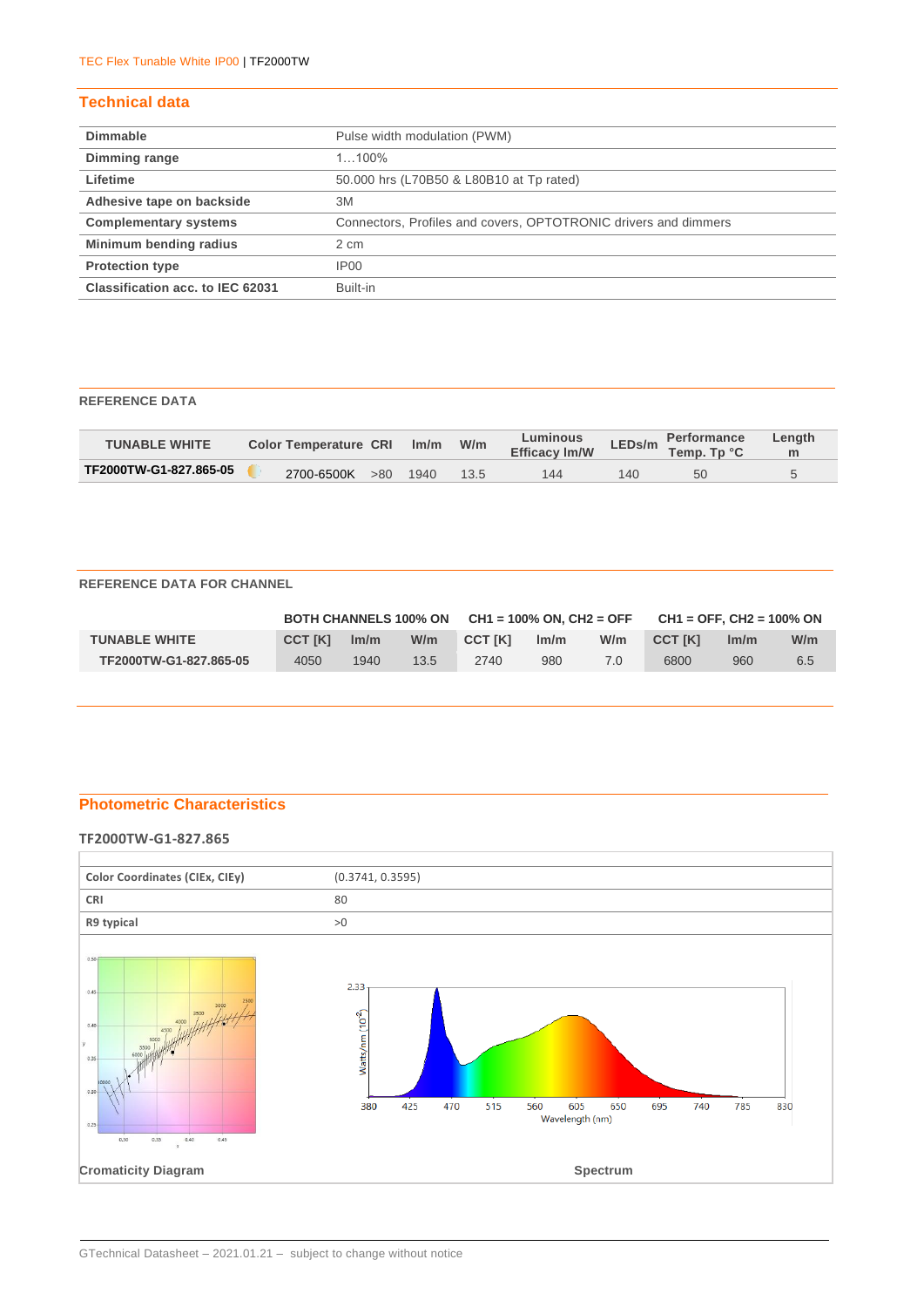# **Light Distribution**



#### **Luminous Flux vs Tp temperature**



**Note:** Light flux varies with the temperature measured @Tc point; nominal values is given @Tc = Tp. Flux increases when Tc decreases.

# **Lumen maintenance for TEC Flex Tunable White**

| <b>Supply Voltage</b> | <b>Tp Temperature</b> | L80B10  | L80B50  | L70B10  | L70B50  |
|-----------------------|-----------------------|---------|---------|---------|---------|
| 24V                   | 45°C                  | >50.000 | >50.000 | >50.000 | >50.000 |
| 24V                   | 55°C                  | >50.000 | >50.000 | >50.000 | >50.000 |
| 24V                   | $65^{\circ}$ C        | >50.000 | >50.000 | >50.000 | >50.000 |
| 24V                   | 70°C                  | >50.000 | >50.000 | >50.000 | >50.000 |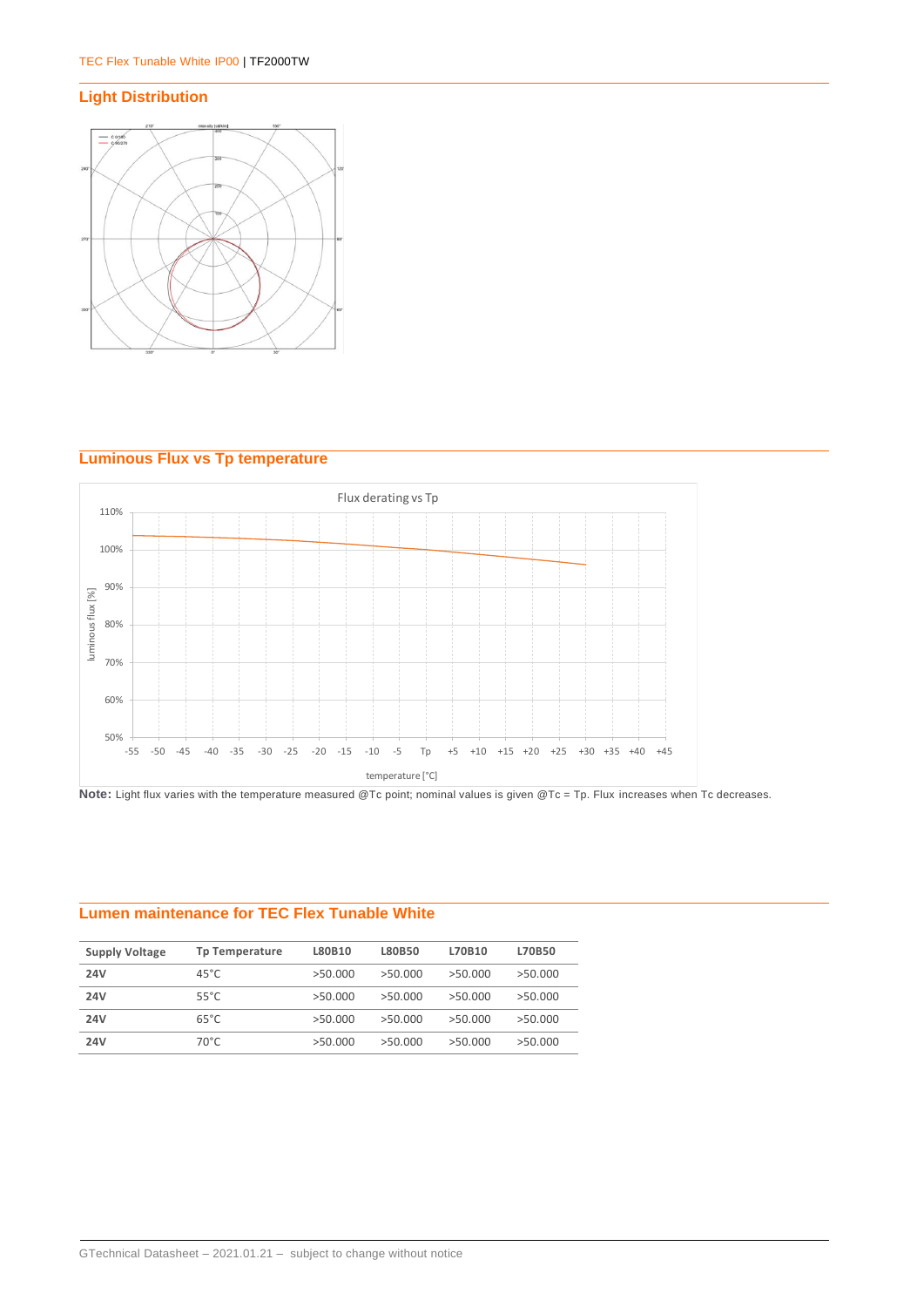# **Profile System Combinations**

Maximum recommended ambient temperature in case of surface mounting or recessed mounting.

|                  |                   | <b>TF2000TW</b>            | <b>Surface mounting</b>   | <b>Recessed mounting</b> |                        |
|------------------|-------------------|----------------------------|---------------------------|--------------------------|------------------------|
|                  | <b>Type</b>       | <b>Product Description</b> | <b>Product code (EAN)</b> |                          | Ambient Temperature °C |
|                  | Slim Track        | <b>LF-LTS-2100</b>         | 4008321978981             | 50                       | 43                     |
|                  | Slim Track        | FX-QMS-G1-TU15H6-300       | 4052899448865             | 50                       | 43                     |
|                  | Slim Track        | FX-QMS-G1-TU15H6W3-300     | 4052899448889             | 50                       | 43                     |
|                  | Slim Track        | FX-QMS-G1-TU16H12-300      | 4052899448964             | 50                       | 45                     |
| Ę                | Slim Track        | FX-QMS-G1-TU16H12W3-300    | 4052899448988             | 50                       | 45                     |
|                  | Slim Track        | FX-QMS-G1-TR19H16-300      | 4052899449008             | 50                       | 45                     |
|                  | Slim Track        | FX-QMS-G1-TU16H12LS-300    | 4052899449046             | 50                       | 45                     |
|                  | Slim Track        | FX-QMS-G1-T45D19H19-300    | 4052899448667             | 50                       | 45                     |
| TÉ L             | Wide Track        | FX-QMW-G1-TK30D46H27-300   | 4052899448827             | 50                       | 50                     |
| ې د د د          | Wide Track        | FX-QMW-G1-TU26H10-300      | 4062172114165             | 50                       | 48                     |
| 52525            | <b>Wide Track</b> | FX-QMW-G1-TU26H25W10-300   | 4052899448773             | 50                       | 48                     |
|                  | Wide Track        | FX-QMW-G1-TU26H25W2-300    | 4052899448841             | 50                       | 48                     |
| <u>a se se s</u> | <b>Wide Track</b> | FX-QMW-G1-TU26H25-300      | 4052899448803             | 50                       | 48                     |

**Note:** -the table is for application evaluation only; always ensure that Tc does not exceed the maximum allowed value. -compatibilities tested including cover; all channels 100% ON

#### **Order Code**

| <b>Product description</b> | <b>Product code</b><br>(EAN10) | <b>Dimensions</b><br>(length x width x height) | Package content |
|----------------------------|--------------------------------|------------------------------------------------|-----------------|
| TF2000TW-G1-827.865-05     | 4062172154246                  | 225X 240X 120mm                                | 10x Led strip   |